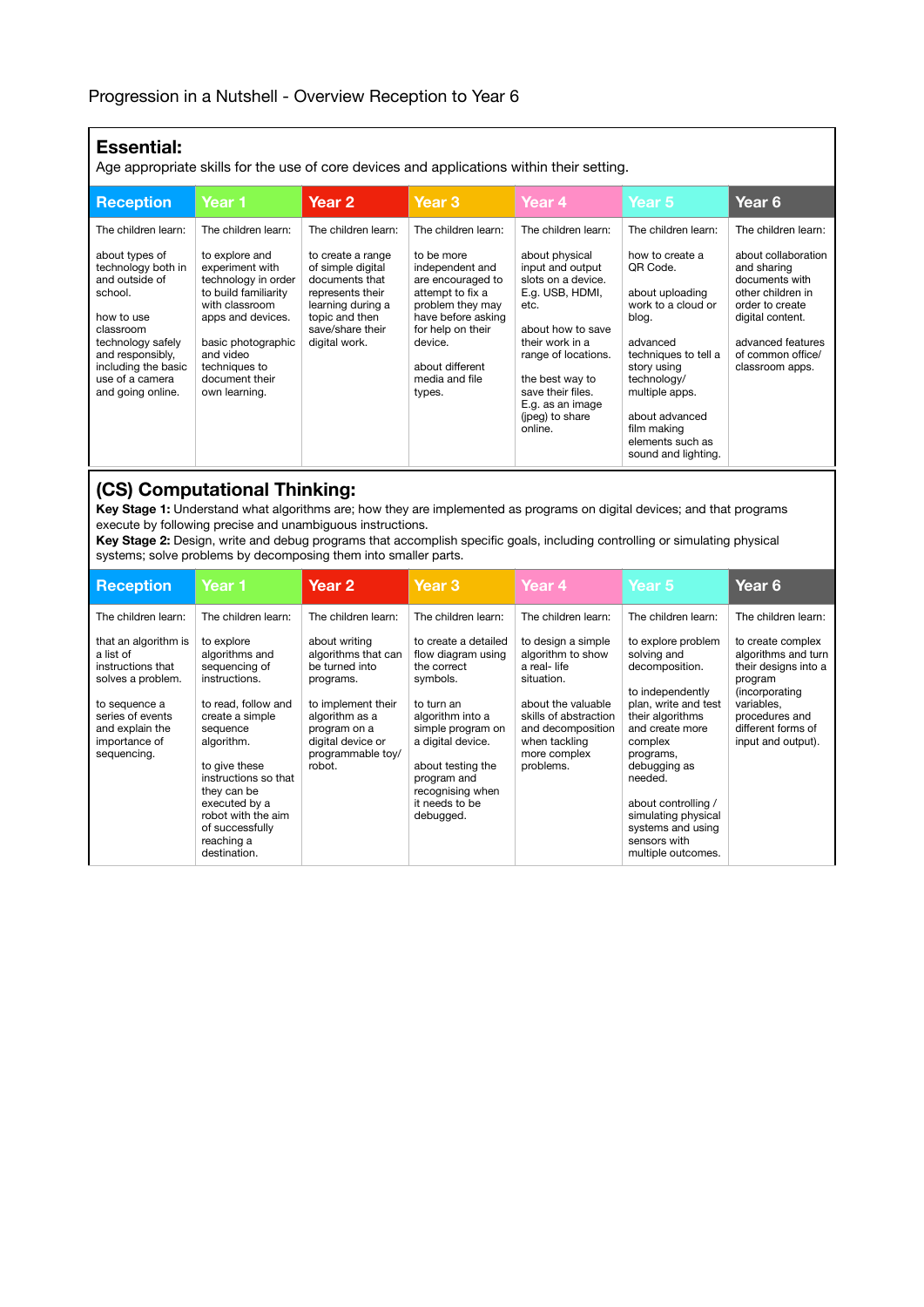# **(CS) Coding:**

**Key Stage 1:** Create and debug simple programs.

**Key Stage 2:** Use sequence, selection, and repetition in programs; work with variables and various forms of input and output.

| <b>Reception</b>                                                                                                            | Year 1                                                            | Year 2                                                                                                                                                                                                   | Year <sub>3</sub>                                                                                                                                                                                                                                                                                                                     | Year 4                                                                                                                                                                                                                                                                                                                           | Year 5                                                                                                                                                                                                                                                            | Year <sub>6</sub>                                                                                                                                                                                                                                                                          |
|-----------------------------------------------------------------------------------------------------------------------------|-------------------------------------------------------------------|----------------------------------------------------------------------------------------------------------------------------------------------------------------------------------------------------------|---------------------------------------------------------------------------------------------------------------------------------------------------------------------------------------------------------------------------------------------------------------------------------------------------------------------------------------|----------------------------------------------------------------------------------------------------------------------------------------------------------------------------------------------------------------------------------------------------------------------------------------------------------------------------------|-------------------------------------------------------------------------------------------------------------------------------------------------------------------------------------------------------------------------------------------------------------------|--------------------------------------------------------------------------------------------------------------------------------------------------------------------------------------------------------------------------------------------------------------------------------------------|
| The children learn:                                                                                                         | The children learn:                                               | The children learn:                                                                                                                                                                                      | The children learn:                                                                                                                                                                                                                                                                                                                   | The children learn:                                                                                                                                                                                                                                                                                                              | The children learn:                                                                                                                                                                                                                                               | The children learn:                                                                                                                                                                                                                                                                        |
| to experiment<br>controlling a range<br>of 'toys' using<br>remote controls<br>and do this with<br>purpose and<br>direction. | to create a simple<br>program and<br>correct mistakes<br>(debug). | to independently<br>identify and fix a<br>'bug' in multiple<br>programs.<br>to create a simple<br>program that<br>includes a repeat x<br>times loop.<br>the difference<br>between inputs<br>and outputs. | to create their own<br>sprite in Scratch/<br>Scratch Jr.<br>about sequencing<br>commands and<br>adding a repeat<br>command in a<br>program.<br>how to refine/<br>improve a program<br>by using the repeat<br>command.<br>how to create a<br>variable.<br>to create a<br>program that<br>contains selection.<br>inputs and<br>outputs. | about the structure<br>of a program and<br>learn to plan in<br>logical, achievable<br>steps.<br>to write a complex<br>program,<br>incorporating<br>features such as<br>selection, inputs,<br>repetition,<br>variables and<br>procedures.<br>attempt to debug<br>their own programs<br>and corrects/<br>debugs errors in<br>code. | to create their own<br>complex game<br>within Scratch or<br>other block based<br>coding app that<br>uses variables.<br>event handling,<br>selection ("If" and<br>"Then"),<br>procedures and<br>repetition (loops) to<br>increase<br>programming<br>possibilities. | about complex<br>programs and are<br>encouraged to<br>persevere when<br>solving difficult<br>problems even if<br>the solution is not<br>obvious.<br>about executing<br>and adapting<br>common<br>commands using a<br>text-based<br>language e.g.<br>Python/Javascript/<br>SwiftPlayground. |

### **(CS) Logical Reasoning:**

**Key Stage 1:** Use logical reasoning to predict the behaviour of simple programs.

**Key Stage 2:** Use logical reasoning to explain how some simple algorithms work and to detect and correct errors in algorithms and programs.

| Reception                                                                                                                                                                                    | Year 1                                                                                                                                                                                                   | Year <sub>2</sub>                                                                                                                                          | Year <sub>3</sub>                                                                                                                                                                                                                               | Year 4                                                                                                                                                                                                                              | Year 5                                                                                                                                                                                                                            | Year 6                                                                                                                                                                                                                                     |
|----------------------------------------------------------------------------------------------------------------------------------------------------------------------------------------------|----------------------------------------------------------------------------------------------------------------------------------------------------------------------------------------------------------|------------------------------------------------------------------------------------------------------------------------------------------------------------|-------------------------------------------------------------------------------------------------------------------------------------------------------------------------------------------------------------------------------------------------|-------------------------------------------------------------------------------------------------------------------------------------------------------------------------------------------------------------------------------------|-----------------------------------------------------------------------------------------------------------------------------------------------------------------------------------------------------------------------------------|--------------------------------------------------------------------------------------------------------------------------------------------------------------------------------------------------------------------------------------------|
| The children learn:<br>through play about<br>action/reaction<br>and will be asked<br>"what do you think<br>will happen?"<br>when using<br>technology or<br>attempting to<br>solve a problem. | The children learn:<br>about making<br>predictions when<br>using technology.<br>E.a. They will be<br>asked to predict<br>what will happen<br>for a short<br>sequence of<br>instructions in a<br>program. | The children learn:<br>to offer accurate<br>predictions of<br>programs and then<br>create their own<br>simple program to<br>check if they were<br>correct. | The children learn:<br>about using logical<br>reasoning to detect<br>potential problems<br>in an algorithm or<br>program which<br>could result in<br>something going<br>wrong and then<br>offer ideas of what<br>is needed to fix/<br>debug it. | The children learn:<br>to recognise an<br>error in an existing<br>program and<br>attempt to debug/<br>fix the program.<br>to investigate<br>existing programs,<br>evaluating them<br>and consider how<br>they could be<br>improved. | The children learn:<br>to explore logical<br>reasoning in<br>greater depth and<br>learn to give well-<br>thought-through<br>explanations of any<br>errors they identify<br>in program code<br>(using the correct<br>terminology). | The children learn:<br>to independently<br>use logical<br>reasoning to detect<br>and correct errors<br>in an algorithm and<br>program.<br>that there is often<br>more than one way<br>to solve a problem<br>in an algorithm or<br>program. |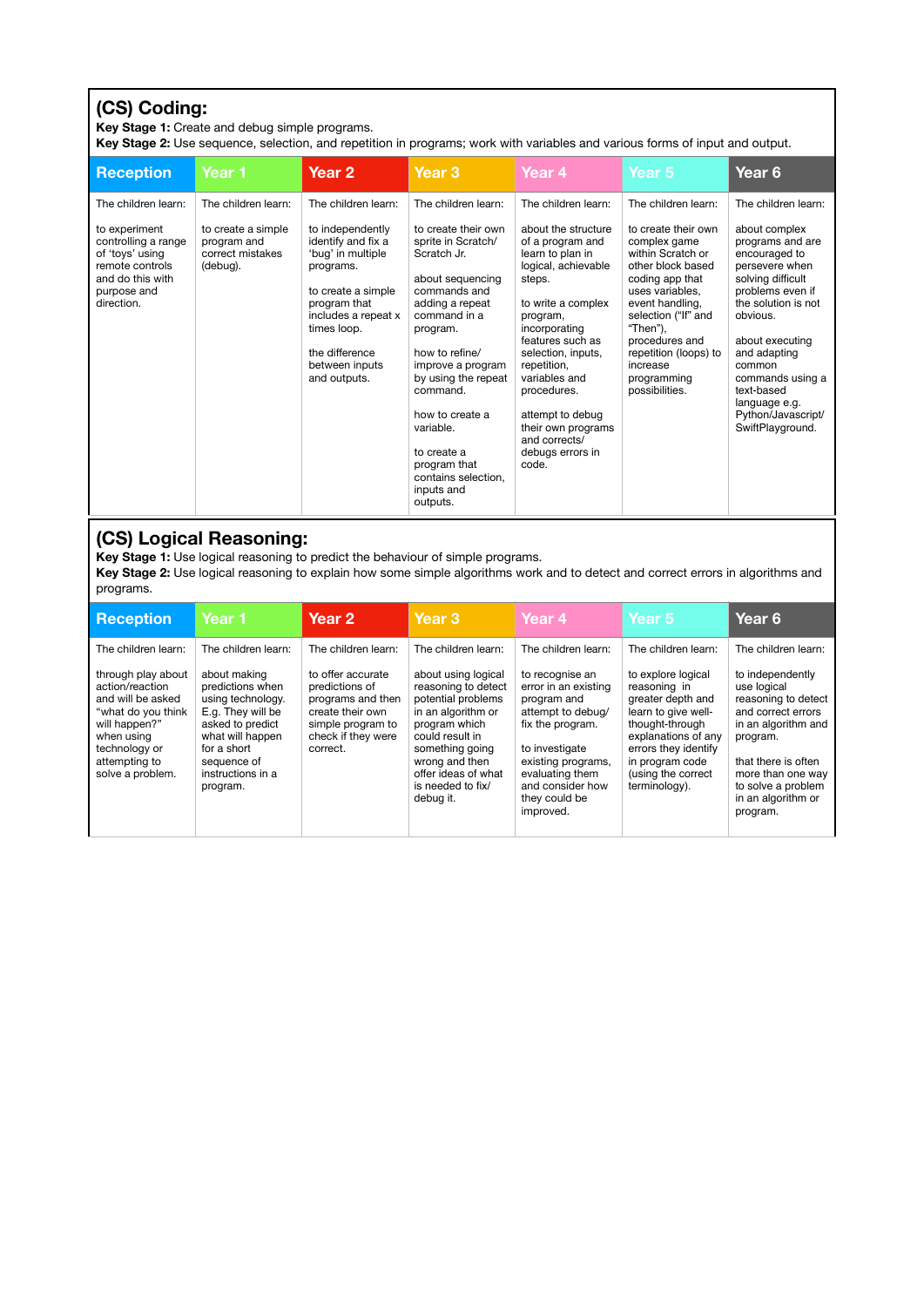# **(CS) Networking:**

#### **Key Stage 1:** N/A

**Key Stage 2:** Understand computer networks including the internet; how they can provide multiple services, such as the World Wide Web.

| <b>Reception</b>                                   | Year 1                                                | Year <sub>2</sub>                                                          | Year <sub>3</sub>                                                                                                                                           | Year 4                                                                                                                                         | Year 5                                                                                                                                    | Year 6                                                                                                                                                 |
|----------------------------------------------------|-------------------------------------------------------|----------------------------------------------------------------------------|-------------------------------------------------------------------------------------------------------------------------------------------------------------|------------------------------------------------------------------------------------------------------------------------------------------------|-------------------------------------------------------------------------------------------------------------------------------------------|--------------------------------------------------------------------------------------------------------------------------------------------------------|
| The children learn:                                | The children learn:                                   | The children learn:                                                        | The children learn:                                                                                                                                         | The children learn:                                                                                                                            | The children learn:                                                                                                                       | The children learn:                                                                                                                                    |
| how to access the<br>web on a<br>classroom device. | about signing into<br>a device or online<br>platform. | multiple services<br>use the internet<br>e.g. email, web<br>and streaming. | the World Wide<br>Web is only one<br>part of the Internet,<br>the part that<br>contains websites.<br>to send an email<br>and understands<br>how this works. | about the key<br>services that can<br>be used to<br>communicate on<br>the internet.<br>to recognise the<br>main components<br>(hardware) which | about software,<br>hardware and<br>types of connected<br>computers.<br>about how data<br>travels via the<br>internet including<br>binary. | in more detail<br>about how<br>information/data is<br>transported on the<br>Internet and<br>between<br>computers using<br>packets and IP<br>addresses. |
|                                                    |                                                       |                                                                            | how information<br>travels through<br>computer<br>networks.                                                                                                 | allow computers to<br>join and form a<br>network.                                                                                              | more about the<br>different parts of<br>the Internet and<br>services.<br>to create a basic<br>web page using<br>HTML.                     | about the<br>opportunities<br>computer<br>networks and the<br>internet offer for<br>communication<br>and collaboration.                                |

# **(CS) Online:**

#### **Key Stage 1:** N/A

**Key Stage 2:** Appreciate how [search] results are selected and ranked.

| <b>Reception</b>                                    | Year 1                                                                                                 | Year <sub>2</sub>                                                                        | Year <sub>3</sub>                                                                                | Year 4                                                        | Year <sub>5</sub>                                                                                        | Year 6                                                                                               |
|-----------------------------------------------------|--------------------------------------------------------------------------------------------------------|------------------------------------------------------------------------------------------|--------------------------------------------------------------------------------------------------|---------------------------------------------------------------|----------------------------------------------------------------------------------------------------------|------------------------------------------------------------------------------------------------------|
| The children learn:                                 | The children learn:                                                                                    | The children learn:                                                                      | The children learn:                                                                              | The children learn:                                           | The children learn:                                                                                      | The children learn:                                                                                  |
| to type keywords<br>in a search engine<br>(Google). | how they can use<br>a search engine to<br>find answers and<br>different types of<br>media e.g. videos. | the basic skills of<br>searching and<br>navigating the<br>results in a search<br>engine. | about key words.<br>that search<br>engines try to put<br>the most useful<br>websites at the top. | that search<br>engines use<br>algorithms to sort<br>websites. | key skills for using<br>a search engine.<br>about the settings<br>that can alter your<br>search results. | to explore<br>advanced features<br>within search<br>engines and learn<br>to use them<br>effectively. |
|                                                     |                                                                                                        |                                                                                          |                                                                                                  |                                                               |                                                                                                          | how search results<br>are selected and<br>ranked by<br>algorithms.                                   |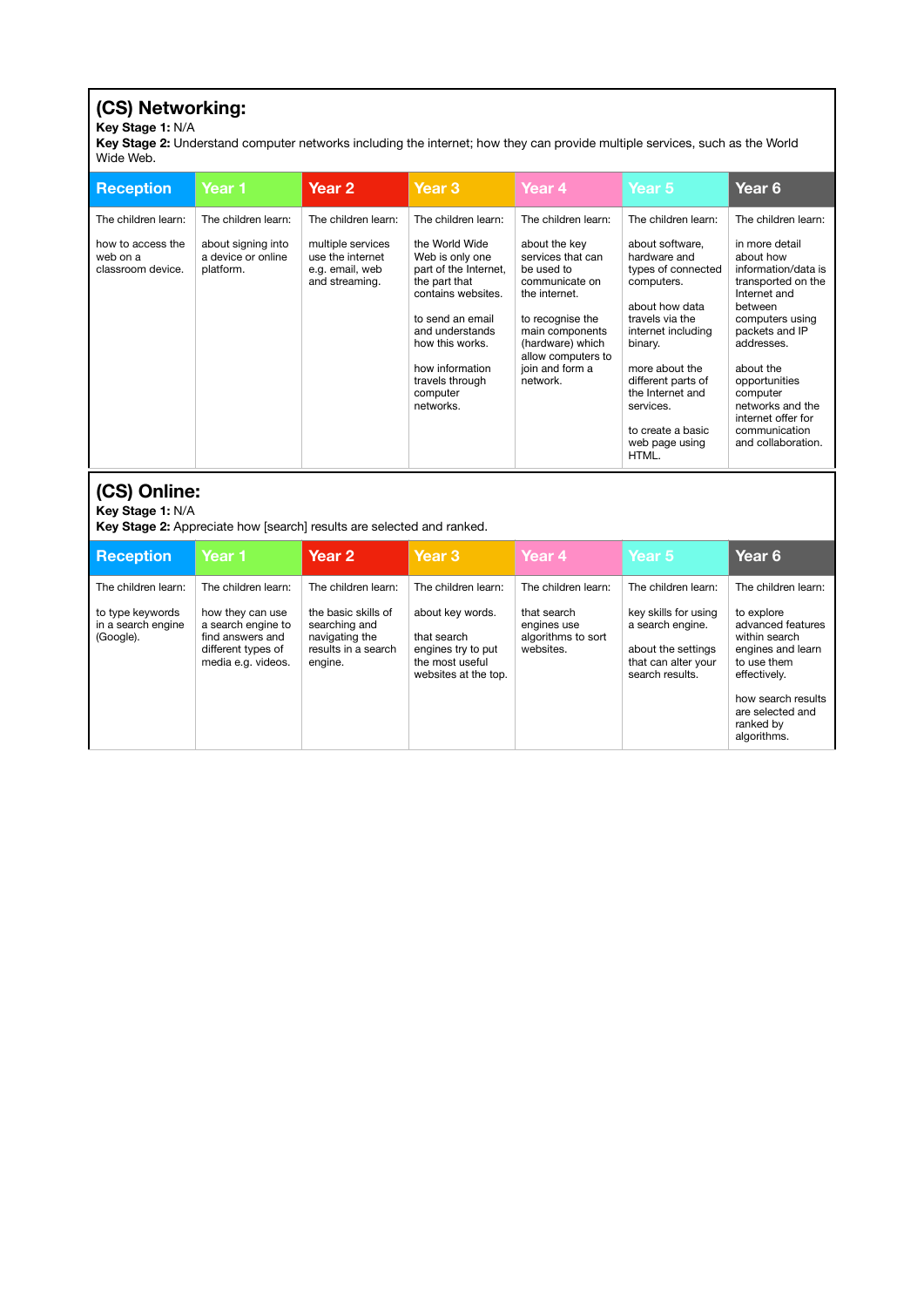## **(IT) Harnessing Technology:**

**Key Stage 1:** Use technology purposefully to create, organise, store, manipulate and retrieve digital content. \*

**Key Stage 2:** Select, use and combine a variety of software (including internet services) on a range of digital devices to design and create a range of programs, systems and content that accomplish given goals, including collecting, analysing, evaluating and presenting data and information. \*

\* In addition see the "I know how to" big digital skills statements which provide a simple progression of digital skills from reception to year 6. The document links to the Knowsley CLCs computing scheme of work.

| <b>Reception</b>                                                                                                                                                                                     | Year 1                                                                                                                                                                                                                                                                                                                                                                                                                           | Year <sub>2</sub>                                                                                                                                                                                                                                                                                                                                                                                                                                             | Year <sub>3</sub>                                                                                                                                                                                                                                                                                                                                                                                                                                                                         | Year <sub>4</sub>                                                                                                                                                                                                                                                                                                                                                | Year <sub>5</sub>                                                                                                                                                                                                                                                                                                                                                                                                                                                                                  | Year <sub>6</sub>                                                                                                                                                                                                                                                                                                                                                                                                                                                                                                     |
|------------------------------------------------------------------------------------------------------------------------------------------------------------------------------------------------------|----------------------------------------------------------------------------------------------------------------------------------------------------------------------------------------------------------------------------------------------------------------------------------------------------------------------------------------------------------------------------------------------------------------------------------|---------------------------------------------------------------------------------------------------------------------------------------------------------------------------------------------------------------------------------------------------------------------------------------------------------------------------------------------------------------------------------------------------------------------------------------------------------------|-------------------------------------------------------------------------------------------------------------------------------------------------------------------------------------------------------------------------------------------------------------------------------------------------------------------------------------------------------------------------------------------------------------------------------------------------------------------------------------------|------------------------------------------------------------------------------------------------------------------------------------------------------------------------------------------------------------------------------------------------------------------------------------------------------------------------------------------------------------------|----------------------------------------------------------------------------------------------------------------------------------------------------------------------------------------------------------------------------------------------------------------------------------------------------------------------------------------------------------------------------------------------------------------------------------------------------------------------------------------------------|-----------------------------------------------------------------------------------------------------------------------------------------------------------------------------------------------------------------------------------------------------------------------------------------------------------------------------------------------------------------------------------------------------------------------------------------------------------------------------------------------------------------------|
| The children learn:<br>how various<br>devices and apps<br>can be used in the<br>classroom.<br>to independently<br>choose an<br>application for a<br>particular purpose.<br>E.g drawing a<br>picture. | The children learn:<br>to create different<br>types of digital<br>content (short<br>video, ebook or<br>presentation).<br>to combine text<br>and images in a<br>document that<br>showcases<br>learning or tells a<br>story.<br>to use technology<br>to collect, sort and<br>display information<br>that could include<br>data, photos, video<br>or sound.<br>about saving work<br>in a special place<br>and retrieve it<br>again. | The children learn:<br>to create a<br>presentation or<br>basic digital book<br>that is well<br>designed, contains<br>formatted text.<br>images and<br>presents<br>information.<br>to read a simple<br>database to find<br>information.<br>about organising<br>the data they<br>collect.<br>they can create<br>digital content<br>using more than<br>one app or piece<br>of software.<br>to independently<br>save and open files<br>on the device they<br>use. | The children learn:<br>to create digital<br>content using a<br>range of mixed<br>tools/media and<br>how to improve its<br>design.<br>to be creative and<br>independent while<br>using unfamiliar<br>apps or technology<br>to create content.<br>to create a plan/<br>storyboard when<br>producing digital<br>content.<br>to design a simple<br>questionnaire to<br>collect information.<br>and display the<br>information in a<br>graph or table.<br>to add information<br>to a database. | The children learn:<br>to produce<br>documents, media<br>and presentations<br>with increasing<br>independence and<br>competency that<br>present data/<br>information.<br>to use a keyboard<br>confidently and<br>make use of tools<br>such as a<br>spellchecker.<br>about new forms<br>of technology E.g.<br>AR, Virtual Reality,<br>Wearable<br>Technology etc. | The children learn:<br>to produce digital<br>content in a given<br>format e.g.<br>podcasts, videos.<br>AR, virtual reality,<br>3D, digital music or<br>illustrations.<br>about planning<br>including elements<br>that they may need<br>to source from<br>other services.<br>to build on the<br>skills they have<br>already developed<br>to create content<br>using unfamiliar<br>technology.<br>to use a<br>spreadsheet /<br>database to<br>collect, record data<br>and to use simple<br>formulae. | The children learn:<br>to create digital<br>storyboards with a<br>complete narrative<br>of the project or<br>investigation.<br>to confidently<br>identify the<br>potential of<br>unfamiliar<br>technology to<br>increase their<br>creativity.<br>to source, store<br>and combine<br>copyright free<br>images from the<br>internet.<br>to independently<br>select, use and<br>combine the<br>appropriate<br>technology/app<br>tools to create<br>effects that will<br>have an impact on<br>others and tell a<br>story. |

## **(IT) Online:**

**Key Stage 1:** N/A

**Key Stage 2:** Use search technologies effectively.

| <b>Reception</b>                                    | Year 1                                                                                                                              | Year 2                                                                                                          | Year <sub>3</sub>                                                                                                                                                                                                                                                          | Year 4                                                                                                                                                                                                                                                                                                             | Year 5                                                                                                                                                     | Year <sub>6</sub>                                                                                      |
|-----------------------------------------------------|-------------------------------------------------------------------------------------------------------------------------------------|-----------------------------------------------------------------------------------------------------------------|----------------------------------------------------------------------------------------------------------------------------------------------------------------------------------------------------------------------------------------------------------------------------|--------------------------------------------------------------------------------------------------------------------------------------------------------------------------------------------------------------------------------------------------------------------------------------------------------------------|------------------------------------------------------------------------------------------------------------------------------------------------------------|--------------------------------------------------------------------------------------------------------|
| The children learn:                                 | The children learn:                                                                                                                 | The children learn:                                                                                             | The children learn:                                                                                                                                                                                                                                                        | The children learn:                                                                                                                                                                                                                                                                                                | The children learn:                                                                                                                                        | The children learn:                                                                                    |
| to type keywords<br>in a search engine<br>(Google). | how they can use<br>a search engine to<br>find answers and<br>different types of<br>media category<br>e.g. images, book,<br>videos. | the basic skills of<br>searching and<br>navigating the<br>results in a search<br>engine to answer<br>questions. | that the top search<br>results can be<br>manipulated and<br>are based on<br>things like most<br>popular, recently<br>updated.<br>about filtering<br>results by adding<br>more detail or<br>using advanced<br>tools.<br>to use search<br>engines to collect<br>information. | to search for and<br>use information<br>from a range of<br>sources.<br>about making<br>notes from<br>information found<br>on websites to<br>present their<br>findings.<br>that not all sources<br>of information<br>including websites<br>are accurate and<br>can check<br>information using a<br>different sites. | to use complex<br>searches and<br>advanced tools to<br>find, select and use<br>information.<br>check the reliability<br>of information on<br>the internet. | to use complex<br>searches, filters<br>and advanced<br>tools to find, select<br>and use<br>information |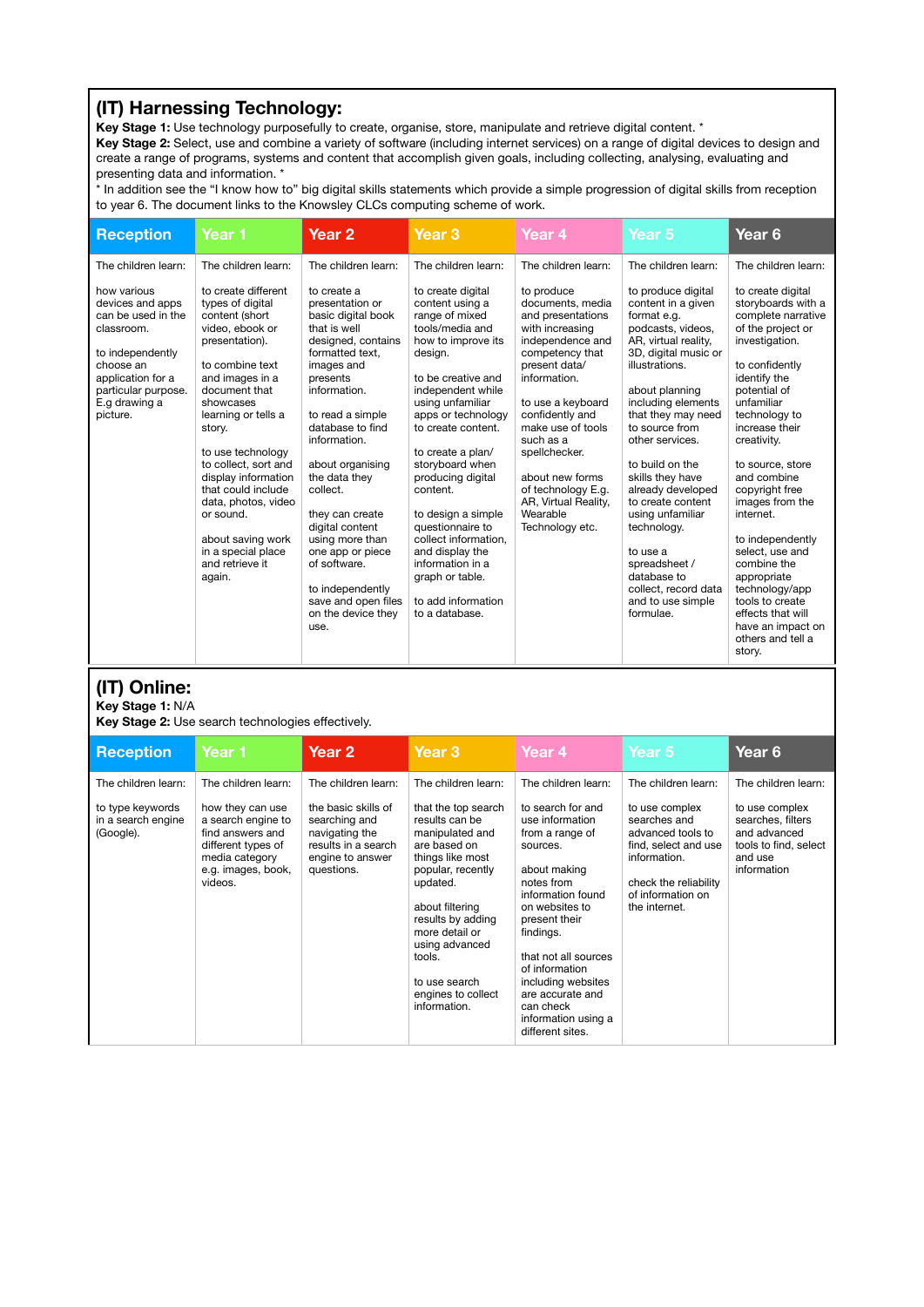# **(DL) Technology in the Real World:**

**Key Stage 1:** Recognise common uses of information technology beyond school.

**Key Stage 2:** Understand the opportunities [networks] offer for communication and collaboration.

| <b>Reception</b>                                                                                                                                       | Year 1                                                                                                                                                                                                      | Year <sub>2</sub>                                                                                                                                                                                                        | Year <sub>3</sub>                                                                                                                                                                                                                                                                                                                 | Year 4                                                                                                                                                                                                                                                                               | Year 5                                                                                                                                                                                                    | Year <sub>6</sub>                                                                                                                                                                                                                                                                                                                                                                                                                                    |
|--------------------------------------------------------------------------------------------------------------------------------------------------------|-------------------------------------------------------------------------------------------------------------------------------------------------------------------------------------------------------------|--------------------------------------------------------------------------------------------------------------------------------------------------------------------------------------------------------------------------|-----------------------------------------------------------------------------------------------------------------------------------------------------------------------------------------------------------------------------------------------------------------------------------------------------------------------------------|--------------------------------------------------------------------------------------------------------------------------------------------------------------------------------------------------------------------------------------------------------------------------------------|-----------------------------------------------------------------------------------------------------------------------------------------------------------------------------------------------------------|------------------------------------------------------------------------------------------------------------------------------------------------------------------------------------------------------------------------------------------------------------------------------------------------------------------------------------------------------------------------------------------------------------------------------------------------------|
| The children learn:                                                                                                                                    | The children learn:                                                                                                                                                                                         | The children learn:                                                                                                                                                                                                      | The children learn:                                                                                                                                                                                                                                                                                                               | The children learn:                                                                                                                                                                                                                                                                  | The children learn:                                                                                                                                                                                       | The children learn:                                                                                                                                                                                                                                                                                                                                                                                                                                  |
| to recognise and<br>discuss common<br>uses of information<br>technology in<br>school and outside<br>of school.                                         | about the uses and<br>purpose of<br>technology in the<br>classroom, at<br>home, work and<br>the world around<br>them.<br>about some of the<br>common ways in<br>which technology<br>at home can be<br>used. | about the<br>numerous methods<br>of online<br>communication<br>and how it is used<br>in the world around<br>them.<br>to explore their<br>own use of the<br>internet and why it<br>is important to stick<br>to the rules. | that the internet is<br>a computer<br>network.<br>that the internet<br>can provide<br>multiple services,<br>such as the world<br>wide web.<br>streaming music/<br>video and email.<br>explore a web sites<br>journey from first<br>request to<br>appearing on the<br>screen.<br>to learn advanced<br>web terminology<br>e.g. URL. | to differentiate<br>between apps that<br>use the Internet.<br>the school network<br>or that are self<br>contained on a<br>device.<br>to use computing<br>to communicate<br>and collaborate.<br>about documents<br>and methods of<br>collaboration over<br>the internet e.g.<br>blog. | about different<br>online<br>communication<br>tools/apps and<br>how they could be<br>used for different<br>purposes e.g. work<br>and social.<br>about working in a<br>group using<br>collaborative tools. | about digital<br>crimes and threats<br>that might exist<br>online. E.g. worms,<br>trojans, viruses,<br>spyware,<br>ransomware and<br>malware.<br>about anti-virus<br>software and how<br>they can help<br>protect devices<br>from infection.<br>advanced web<br>terminology e.g.<br>firewall, security<br>updates, pop up<br>blocker, scams,<br>phishing, HTTPs,<br>location based<br>settings, in app<br>purchasing,<br>trolling, filtering<br>etc. |
| (DL) Media & Content:<br>Key Stage 1: N/A                                                                                                              | Key Stage 2: Be discerning in evaluating digital content.                                                                                                                                                   |                                                                                                                                                                                                                          |                                                                                                                                                                                                                                                                                                                                   |                                                                                                                                                                                                                                                                                      |                                                                                                                                                                                                           |                                                                                                                                                                                                                                                                                                                                                                                                                                                      |
| <b>Reception</b>                                                                                                                                       | Year 1                                                                                                                                                                                                      | Year <sub>2</sub>                                                                                                                                                                                                        | Year <sub>3</sub>                                                                                                                                                                                                                                                                                                                 | Year <sub>4</sub>                                                                                                                                                                                                                                                                    | Year 5                                                                                                                                                                                                    | Year <sub>6</sub>                                                                                                                                                                                                                                                                                                                                                                                                                                    |
| The children learn:                                                                                                                                    | The children learn:                                                                                                                                                                                         | The children learn:                                                                                                                                                                                                      | The children learn:                                                                                                                                                                                                                                                                                                               | The children learn:                                                                                                                                                                                                                                                                  | The children learn:                                                                                                                                                                                       | The children learn:                                                                                                                                                                                                                                                                                                                                                                                                                                  |
| that there are<br>many different<br>types of media<br>content including;<br>sound, images,<br>books, podcasts/<br>audiobooks and<br>video via the web. | to access different<br>types of media<br>content on their<br>device. Including;<br>sound, images,<br>books, podcasts/<br>audiobooks and<br>video via the web.                                               | where different<br>types of media<br>content can be<br>found online.<br>Including; sound,<br>images, books,<br>podcasts/<br>audiobooks and<br>video via the web.                                                         | how to make<br>judgements about<br>the usefulness and<br>accuracy of<br>information.<br>about the term<br>'fake news'.<br>about what                                                                                                                                                                                              | more about what<br>Fake News is, it's<br>purpose and that<br>Fake News can be<br>found on all media.<br>how to identify<br>Fake News.<br>that data can be                                                                                                                            | about how and<br>why information<br>found on some<br>sites will be<br>biased.<br>how to source<br>copyright free<br>materials to use in<br>their digital                                                  | to explore in more<br>depth the legal<br>and moral reasons<br>not to plagiarise or<br>infringe copyright<br>and the impact it<br>can have on the<br>creator of the<br>content.                                                                                                                                                                                                                                                                       |

copyright is and why we have copyright laws. to recognise copyright material.

manipulated to make Fake News appear to be true. projects. how to credit the use of websites in their work and why this should be done.